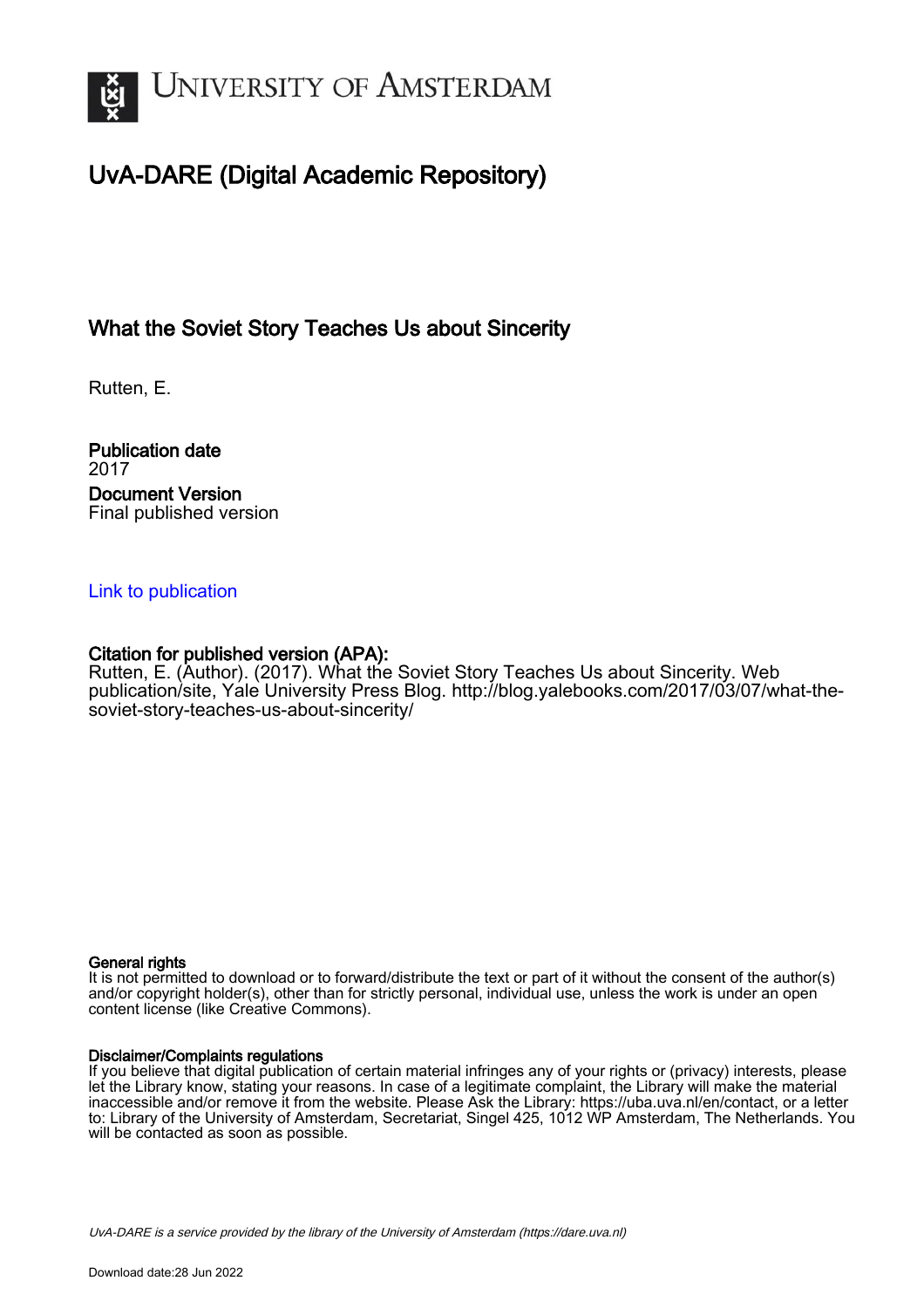# Yale UNIVERSITY PRESS Blog<br>(http://blog.yalebooks.com/)



(https://i1.wp.com/blog.yalebooks.com/wp-content/uploads/2017/02 /John\_Kennedy\_Nikita\_Khrushchev\_1961.jpg?fit=1263%2C600)



## What the Soviet Story Teaches Us about Sincerity

March 7, 2017

in Current Affairs (http://blog.yalebooks.com/category/current-affairs/), European History (http://blog.yalebooks.com/category/history/european-history/), History (http://blog.yalebooks.com/category/history/), Philosophy (http://blog.yalebooks.com/category /humanities/philosophy/)  $0 \equiv 1$ 

*Ellen Rutten—*

Concerns about sincere expression matter hard today. Social media and e-services are transforming the meaning of trust (http://repub.eur.nl/pub/93210) – in both bad ways (online frauds, hacker interventions) and good (when that cut-rate Airbnb apartment turns out to be as homely and lovely as you expected). Spin doctors and fake news makers destabilize public confidence (http://www.psupress.org/books/titles/978-0-271-03339-6.html) in the integrity of legal, political, and media institutions (and, confusingly, lay fierce claims to truthfulness in doing so). Populist politicians deepen contemporary "crises of trust (https://global.oup.com/academic/product /trust-9780198712381?cc=nl&lang=en&)" by posing as honest critics of a politically correct elite (in populist logic, true representatives of "the people" dare to tell us painful truths; those who refuse to do so, simply lack sincerity).

To stay sane in an era of disinformation and distrust, it helps to take a step back and ponder what we do when we worry about sincere expression. What does trusting a speaker mean in the first place? And how does the rhetoric of sincerity and trust function when used not for private conceptualizations of self, but in the squarely political arena?

As soon as philosophers begin to ponder sincere expression, doubts *about* sincerity surface: in the fourth and third centuries B.C., both Confucius and Aristotle warn that the state of being true to oneself in private and public matters is a moral responsibility. Less ancient history – and Russian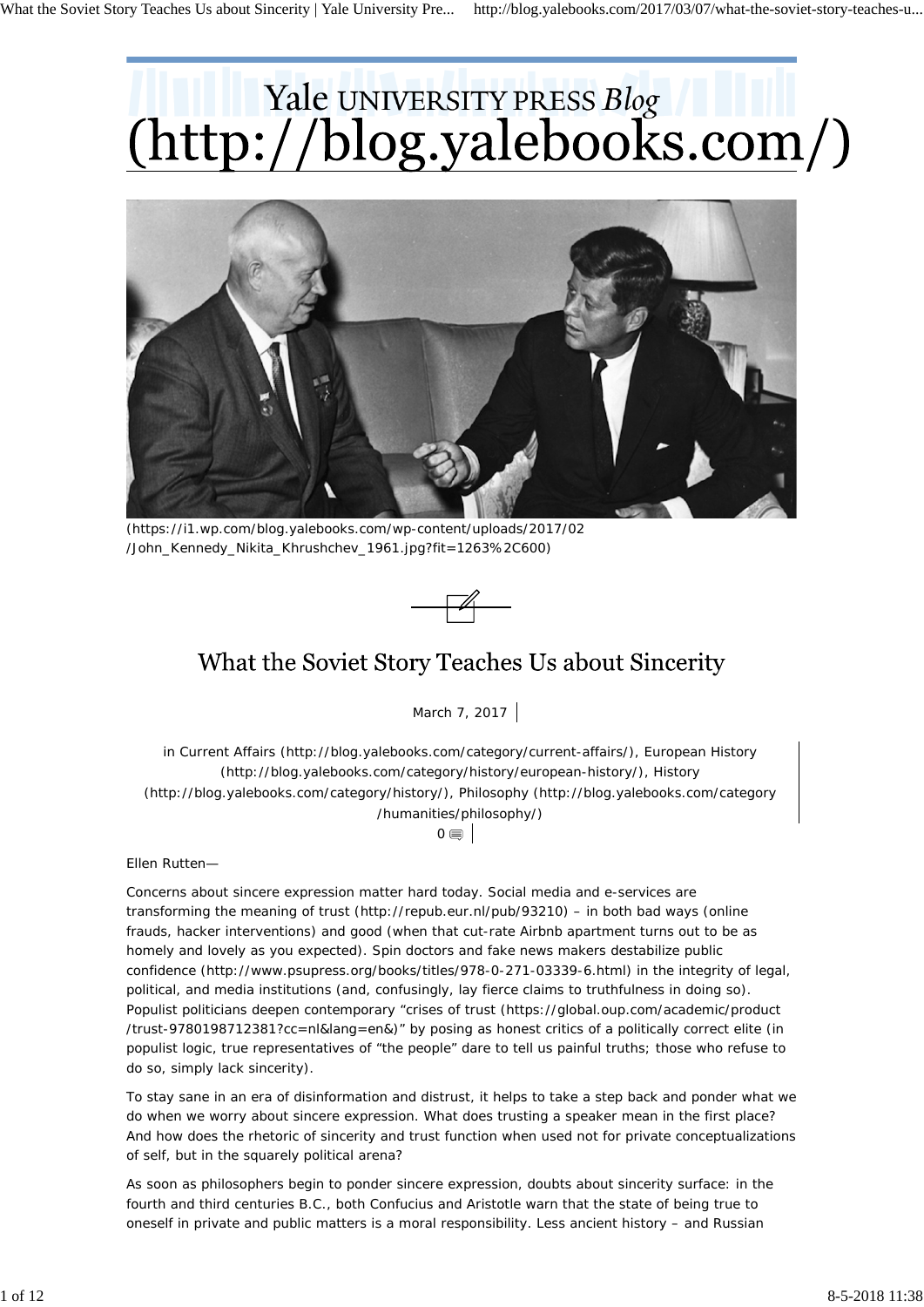history, in particular – tells us that this responsibility is rarely framed as everyman's trait. Instead, the ability to speak one's mind is traditionally projected onto a limited set of concrete spaces or social groups. From especially the sentimentalist era onwards, writers and politicians have eagerly located sincerity in a coherent set of social strata. Women, children, "the people," peasants, compatriots, political allies: those are the social categories to which they prefer to ascribe sincere expression. Historians have analyzed how nationalists represent their own nations as sincere and others as corrupt (Nietzsche parodied precisely this stereotype when he wrote that "The German loves 'sincerity' … The German lets himself go looking the while with trustful blue mepty eyes – and foreigners immediately mistake him for his shirt"). They demonstrate how political thinkers paralleled sincerity with opposition movements, and hypocrisy with regimes. And they have unravelled the consolidating function that sincerity rhetoric acquired in the rise of new nations and republics (in revolutionary-era France, intellectuals were so galvanized by ideals of a transparent society that they labelled hypocrisy a formal crime: in contemporary court reports, injured and perpetrator were consistently portrayed as "sincere" commoners and "artificial" aristocrats).

Russia is a useful case to study the trend to ascribe sincere expression to some social groups and deny it to others. Up to the twentieth century, the history of Russian sincerity rhetoric blends in with transnational patterns. Take Lev Tolstoy: he relentlessly opposed his homeland (and especially "the Russian people") as spiritually refined to a superficial, hypocritical West. His prose brims with sincere Russian commoners, and he believed "frivolous" Western artists lacked the "sincerity and plainness" that marked art from – surprise! – his homeland.

Tolstoy draped his sincerity rhetoric in classic national hues – but in the Soviet era, the local history of this rhetoric took an idiosyncratic turn. The Soviet authorities inherited the trend to locate sincere expression in distinct social strata – but projected it exclusively onto the domain of the working classes and the party. As studies of journals, diaries, and personal documents demonstrate, the Soviet-era emotional economy paradoxically promoted sincere self-fashioning *and* double identities, forced trust, and duplicity. In this emotional regime, sincerity was sternly measured. Insincerity ranked as legal felony, for instance, in party-member autobiographical interrogations in the 1930s. Projections of insincere behavior onto disobedient members could prove lethal. "[Bukharin] insists on his sincerity," so Stalin opened his trial speech against party official Nikolai Bukharin in 1936, "well, all right, let us talk about sincerity." After assessing Bukharin's alleged crimes, he concluded: "We should be whipped for the maximum of trust … that we gave you. There you have your sincerity and your trust!" Bukharin was sentenced to death.

In post-Stalinist Russia, sincerity anxieties started starring in a different debate – one in which intellectuals cautiously criticized a hypocritical regime. Meanwhile, the same regime kept seeking formal proof of sincere party backing. Lack of such proof no longer proved deadly, but in the 1960s, a set of formalized moral rules did drill party members to display relentless truthfulness toward the party. Not coincidentally, Nikita Khrushchev firmly dosed tropes of honesty and sincerity (he uses the terms 106 times in part 1 of his memoirs alone) to position himself and his team as good ("sincere") leaders as opposed to ("insincere") Hitler and Stalin.

The image of the party as sincere counterweight to hypocritical opponents backfired after the Soviet Union collapsed. Between the 1990s and today, leading post-Soviet intellectuals started seeking for a new language of sincerity – one that accommodates the nuances of postmodern logic and of a conflicted social memory. They are aware that "sincere people," ofcourse, abounded "among Communists" (Svetlana Alexievich (http://www.penguinrandomhouse.com/books/541184 /secondhand-time-by-svetlana-alexievich/9780399588822/)). And they frame Putin's openly post-truth politics as a reactionary "new sincerity," whose emergence cannot be isolated from the non-digested Soviet trauma (Kirill Medvedev (https://muse.jhu.edu/article/441141/pdf)).

Ofcourse, the Soviet take on sincerity neither directly "foreshadows" nor "mirrors" the ways in which politicians and journalists conceptualize sincerity today. The Soviet story *is* an instructive reminder of the risky dynamics that can unfold between claims to sincere expression, political pressure, and media manipulation. This reminder is no luxury in the Trumputin era. Donald Trump posted a total of 49 tweets (http://www.trumptwitterarchive.com/#/) after his election gain in November 2016 using the words "dishonest," "fake," and "false." The tweets share a clear joint trope: that of projecting honest behavior onto the new authorities, and of equating insincerity to political opposition. In Soviet Russia, the same trope evolved into a legislative tool in a highly detrimental emotional regime. In this regime, a correct answer to the question: "are you sincere or not?" was no mere moral responsibility. It could make or break lives.